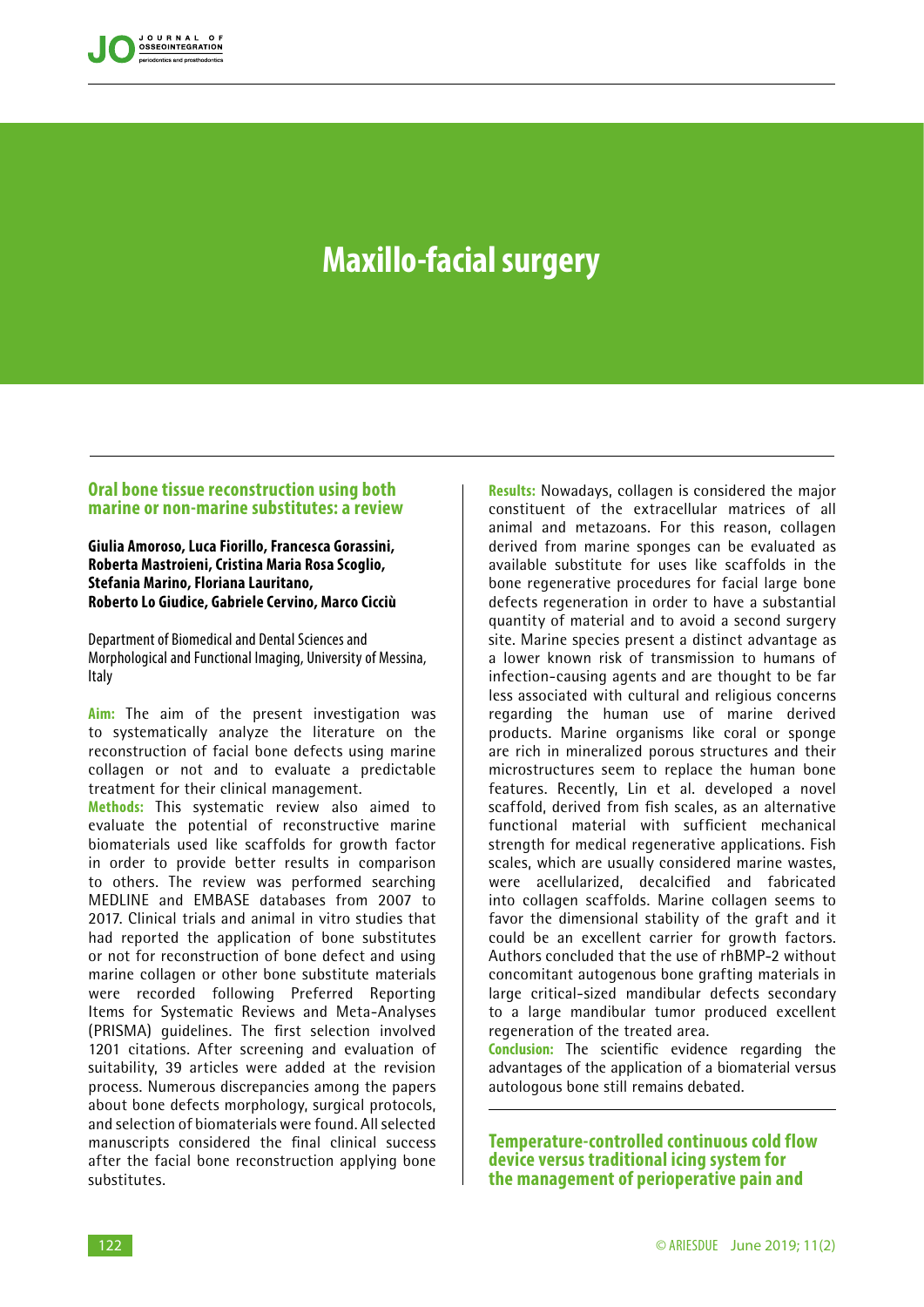standard Poisson regression analysis. For each study, the estimated marginal bone loss (MBL) at five years was calculated by dividing the MBL reported by years of follow-up and multiplying for five.

**Results:** Thirteen clinical studies were included. The overdenture was the rehabilitation of choice for every included study. Overall, 316 patients received 1133 miniimplants. The identified narrow diameter implants had a diameter inferior to 2.5 mm. Follow-up ranged from one to 7 years. Eleven studies reported the type of surgical protocol, either flapped (5), flapless (5), or both (1). Reported survival rates ranged from 84.7% to 100%.

**Conclusion:** Clinical data, from this systematic review, suggest that mini-implants (diameter <2.5 mm) represent a valid alternative treatment option to bone augmentation procedures in the rehabilitation of edentulous jaw with limited width. Moreover, the quality and level of evidence are limited and present a high risk of bias, so caution is advised when interpreting these data. Further studies are required to determine predictability and possible applicability for miniimplants also in supported fixed full-arch restorations.

# **Dental implant rehabilitation in patients a!ected by cardiovascular disease: a prospective longitudinal study**

#### **C. Caravetta, G. Scavella, C. Ruscica, M. Todaro, P. Capparé**

Department of Dentistry, IRCCS San Raffaele Hospital, Milan, Italy; Dental School, Vita-Salute San Raffaele University, Milan, Italy

**Aim:** The aim of the study was to analyze the frequency and the risk of bleeding episodes following dental implant surgery in patients with temporarily nonaltered oral anticoagulant therapy. Do not interrupt the anticoagulation therapy is important to minimize morbidity risk for the patient. In addition, there is scientific evidence that embolic complications may occur in case of suspension, change or reduction of the anticoagulant therapy.

**Methods:** In this study were selected 70 patients with controlled cardiovascular disease, assessed by the cardiac care unit of the San Raffaele Hospital, which gave consent to the surgery. Patients included in the study had to be treated with oral anticoagulant therapy (WARFARIN) and had to present international normalized ratio (INR) between 2.5 and 3.5. Treatment consisted in the extraction of one or more teeth and the replacement of them through an implant-prosthetic rehabilitation. Hemorrhagic events were scheduled for each patient according to a classification that varied from mild, moderate and severe. A total of 252 teeth were extracted and 133 dental implants (CSR, Sweden & Martina) were positioned. Immediate prosthetic loading was applied after the surgery in 50 patients.

Patients were placed in a postoperative care program that included professional oral hygiene sessions and home instructions. Implant osseointegration was evaluated by clinical examinations and the boneimplant level was evaluated with digital intraoral X-rays at 6, 12 and 24 months over time.

**Results:** Moderate intraoperative bleeding occurred in 15 patients. The slight postoperative bleeding detected were 8: three within 12 hours and two within 24 hours of surgery. Hospitalization was not necessary under any circumstances. Local agents such as bone wax and collagen sponge application, sterile gauze compression, and tranexamic acid mouthwash to stop all bleeding complications were used for each patient. The 2-year follow-up showed a 97.92% survival rate with 2 implants lost. The bone implant level was stable over time with an average crestal resorption value of  $0.71 + 0.42$  mm at 2 years.

**Conclusion:** Nowadays there is no evidence in literature about the risk of hemorrhagic events related to dental implants surgery. Based to the results of this study, implant surgery can be performed safely in patients treated with oral anticoagulants if a minimally invasive approach, a specific implant design, anti-hemorrhagic agents and post-operative rigid recommendations are adopted.

## **Spiderimplant for treatment of atrophic maxilla: a retrospective clinical study after 5 years**

Erminia Coccia<sup>1</sup>, Marco Mascitti<sup>1</sup>, Andrea Santarelli<sup>1</sup>, Luca Aquilanti<sup>1</sup>, Giorgio Rappelli<sup>1</sup>, Maurizio Procaccini<sup>1</sup>, **Lorenzo Lo Muzio2 , Massimo Zanna3**

1 Department of Clinical Specialistic and Dental Sciences, Marche Polytechnic University, Ancona, Italy 2 Department of Clinical and Experimental Medicine, University of Foggia, Foggia, Italy 3 "Casa di cura E. Montanari" Private Hospital, Morciano di Romagna, Italy

**Aim:** Spiderimplant is a new minimally-invasive implant methodology for the treatment of atrophic maxilla without the need of any reconstructive surgical procedures (such as sinus augmentation, bone graft, and guide bone regeneration). This system consists of primary fixtures fixed in the bone with the additional of customized maxillofacial plates and screws or secondary fixtures. The aim of this study is to evaluate the safety of the Spiderimplant technique with regard to implant-related complications, prosthetic-related complications, immediate and long-term complications.

**Methods:** This is a retrospective case series of 5 patients (3 males and 2 females) with vertical and/or transverse atrophic maxilla. For each patient, medical history,